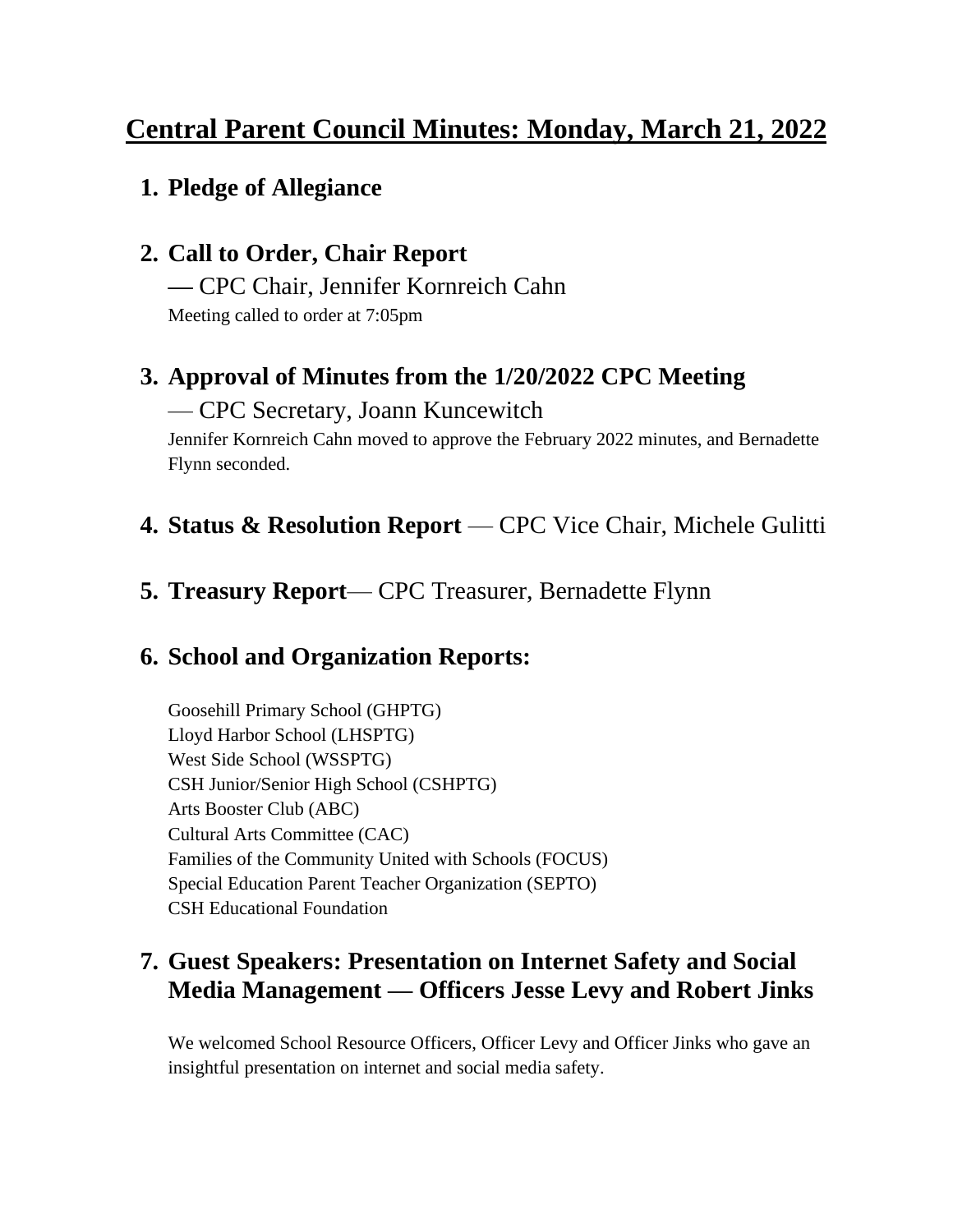Officer Levy began with by highlighting the fact that, today, children as young as fourth grade have cell phones. Young children also easily access to smart tablets, smart TVs, and the apps that are available on these devices at home.

He explained that many of the popular apps tend to become addicting, particularly apps where users accumulate "likes" and "followers". These apps have an age requirement of at least thirteen years of age. The user must sign an agreement to create an account, but many users sign the agreement without reading that the apps may use their photos as they see fit. Officer Levy presented several examples of how one's own social media posts can easily be misused by other users. Posted photos that are meant to be shared for ten seconds, as in Snapchat, may in fact be around for much longer than intended. "Snapchat Snap Maps" lets users see your current location but making sure the app is on *ghost mode* stops the user's location from being shared.

Officer Levy noted that there are other types of social media posts to be aware of and highlighted the concerns about trendy "Tik Tok" challenges such as the Tide Pod challenge, vandalism challenge, and the Benadryl challenge were a few that he mentioned.

Over-sharing personal information is another safety point that was presented. Officer Levy gave an example of a real user's screen-name in which the full name and date of birth was used. He gave an example of how innocently sharing one's locations through photos can make it very easy for someone to stalk and follow. Officer Levy shared a real-life example of an assault that occurred minutes after a social media user posted their current location.

Parents should also be aware of their child's safety in gaming where they could potentially share their information with strangers through what seems like innocent conversation.

Officer Levy discussed cyberbullying and noted that depression is now higher than ever. He added that one can be arrested for aggravated harassment in the second degree starting at age seventeen. Officer Levy advised that parents should remind their children daily to stick up for other kids.

Officer Levy concluded with a summary on how we can protect ourselves and our children. His key points were limit screen time, look for potential dangerous online relationships, be your child's "friend" or "follower" on their social media apps, use parental monitoring apps.